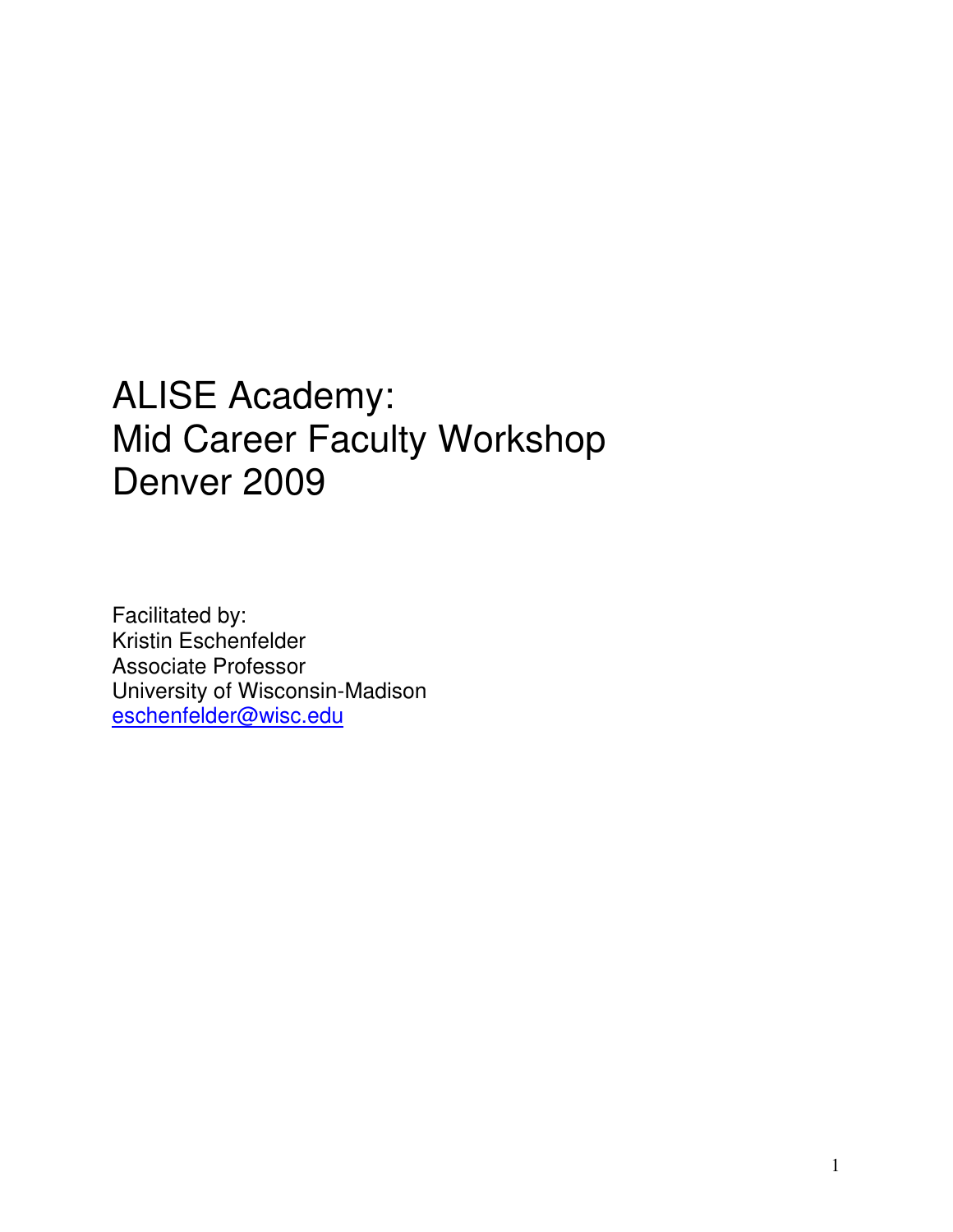| <b>FACULTY IN THE MIDDLE YEARS: WHAT THE RESEARCH TELLS US</b>                                                                                                  | 3              |
|-----------------------------------------------------------------------------------------------------------------------------------------------------------------|----------------|
| <b>LESSONS LEARNED FROM SENIOR LIS FACULTY</b>                                                                                                                  | $\overline{7}$ |
| <b>Gaining the Rank of Full Professor</b>                                                                                                                       | $\overline{7}$ |
| <b>Building an International Reputation</b>                                                                                                                     | 8              |
| <b>Establishing Relationships with Granting Agencies</b>                                                                                                        | 9              |
| <b>Risks and Rewards in Changing Research Directions</b>                                                                                                        | 10             |
| <b>The Administrative Question</b><br>So you want to be dean? Saying yes to administrative roles<br>Increased leadership responsibilities with a research focus | 11<br>11<br>12 |
| <b>Recovering from Burnout</b>                                                                                                                                  | 13             |
| <b>Getting More Involved with Professional Societies</b>                                                                                                        | 13             |
| What other things should mid career faculty be thinking about?                                                                                                  | 14             |
| Mentoring PhD students and junior faculty                                                                                                                       | 14             |
| <b>POST TENURE CAREER PATHS</b>                                                                                                                                 | 15             |
| <b>NURTURING MID CAREER FACULTY: PROMISING PRACTICES FOR THE</b><br><b>INSTITUTION</b>                                                                          | 16             |
| <b>Practices For Faculty</b>                                                                                                                                    | 16             |
| <b>Practices for Universities</b>                                                                                                                               | 16             |
| <b>Promising Practices for Chairs</b>                                                                                                                           | 17             |
| <b>MID-CAREER FACULTY BIBLIOGRAPHY</b>                                                                                                                          | 19             |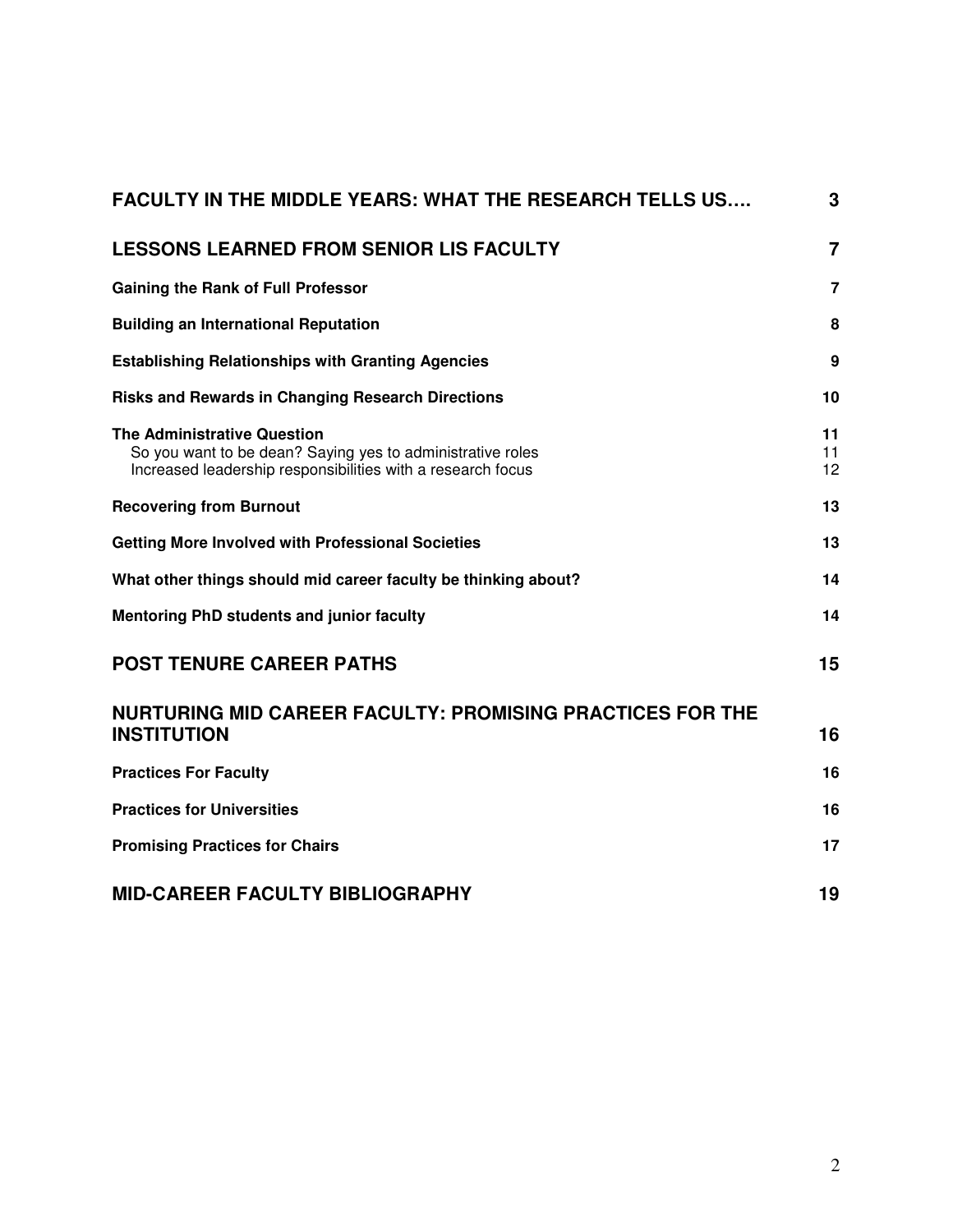# **Faculty in the Middle Years: What the Research Tells Us….**

**Baldwin, R.G; Lunceford, C.J. Vanderlinden, K.E.. (2005) Faculty in the Middle Years: Illuminating an Overlooked Phase of Academic Life. Review of Higher Education. Baltimore: Fall 2005. Vol. 29, Iss. 1; pg. 97, 23 pgs**  Survey data of full-time faculty at four-year institutions of higher education ( $n = 10,315$ ) based on National Study of Postsecondary Faculty (NSOPF-99) data

#### Composition of work:

Teaching and administration begin to take larger portions of faculty time. The midcareer faculty in this sample reported the highest percentage of time spent on administrative activities of all the stages. Time devoted to research, service, and professional development decreases. But very large standard deviation indicating a lot of variation among respondents.

"While mid-career faculty work slightly fewer hours per week on paid activities at their institution than their early-career counterparts, they invest more time in outside professional work and internal administrative roles. This trend in faculty work probably reflects the greater efficiency and increased leadership and management demands of established professionals in the prime of their careers."

#### Productivity:

Midlife may be the most productive phase of the faculty career when productivity is defined as publications, presentations, and other creative work produced in the past two years. With the single exception of books and book chapters, early midlife faculty show the highest productivity.

#### Satisfaction:

"Midlife, especially early midlife, is a challenging time for faculty members. For each source of faculty dissatisfaction, larger percentages of early midlife faculty reported being somewhat or very dissatisfied than did faculty in any other life stage." Major sources of dissatisfaction: workload, time to stay current in one's field. Home life may become more challenging as children move into young adulthood and parents begin to require care.

#### **Baldwin, R.G.; Dezure, D.; Shaw, A.; Moretto, K. (2008) Mapping the Terrain of Mid-Career Faculty at a Research University: Implications for Faculty and Academic Leaders. Change 40(5), 46-55.**

Semi-structured interviews with 20 mid career faculty from MSU Colleges of Arts and Letters, Communication Arts and Sciences, Natural Science, and Social Science. No professional schools.. Identify themes and patterns.

#### Themes:

1. High expectations "More work is dumped on you."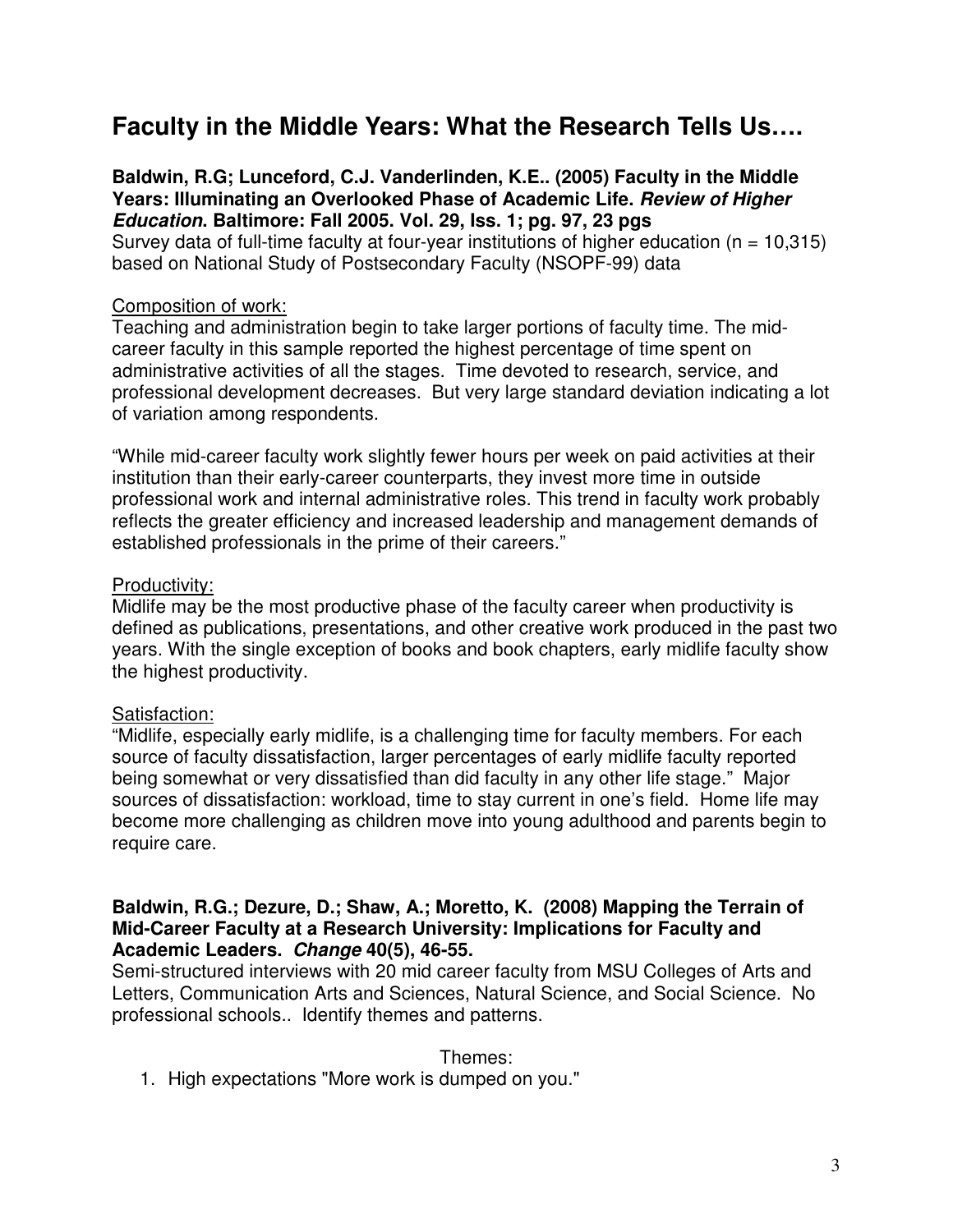Expectation that you will maintain or enhance research output but assume new roles and duties. You will sacrifice for the department/school either in terms of time or your research orientation under pressure to get more grants.

- 2. Neglect "The mid-career faculty get less attention." Resources/time given to untenured faculty or research superstars. Little support given as everyone assumes you can operate without help.
- 3. Relief "The axe is removed from your back."

Less stress, of a type. You can shift from short term to long term projects. But many feel a loss of motivation and confusion about options.

- 4. Challenges
	- a. Staying up to date with your research and teaching areas. Staying fresh with students (humor doesn't age well… no common cultural references)
	- b. There are often ulear expectations for full, and a lack of mentoring/feedback or help setting priorities.
	- c. People have problems staying motivated… not becoming bitter.
- 5. Race/Gender/Sexual Orientation
	- a. Increased demands on female professors, ethnic minority professors by students wanting advising/mentoring and also demands for service on certain committees.
	- b. Old boys network may still shut some faculty out of information/decision making.
	- c. Mid career faculty may experience stress when they are asked in early to lead committees that include elders from their countries of origin, which may violate their cultural norms.
- 6. Work/life
	- a. Many feel strong disappointment that tenure does not end family sacrifices at the same time that child rearing may become more challenging and aging parents demand time.
- 7. Contested Topics:
	- a. Should mid career faculty receive greater support at the expense of untenured faculty?
	- b. Should promotion criteria be made more explicit or left vague?
	- c. Should promotion be based on predominately research, or should the type of contributions be broadened to include superior and innovative teaching/service/outreach activities.
	- d. To what extent should tenured faculty's research be directed to be strategic (get grants, attention) vs. faculty totally free to choose?
	- e. How often should tenured faculty be reviewed?

#### **Nuemann, A.; Terosky, A.L. (2007) To Give and to Receive: Recently Tenured Professors' Experiences of Service in Major Research Universities. The Journal of Higher Education, 78(3), 282-310**.

Three-year study of the learning and development of 40 recently tenured professors across a variety of fields working at four major American research universities. Two interviews per participant, three years apart: just after tenure then further in.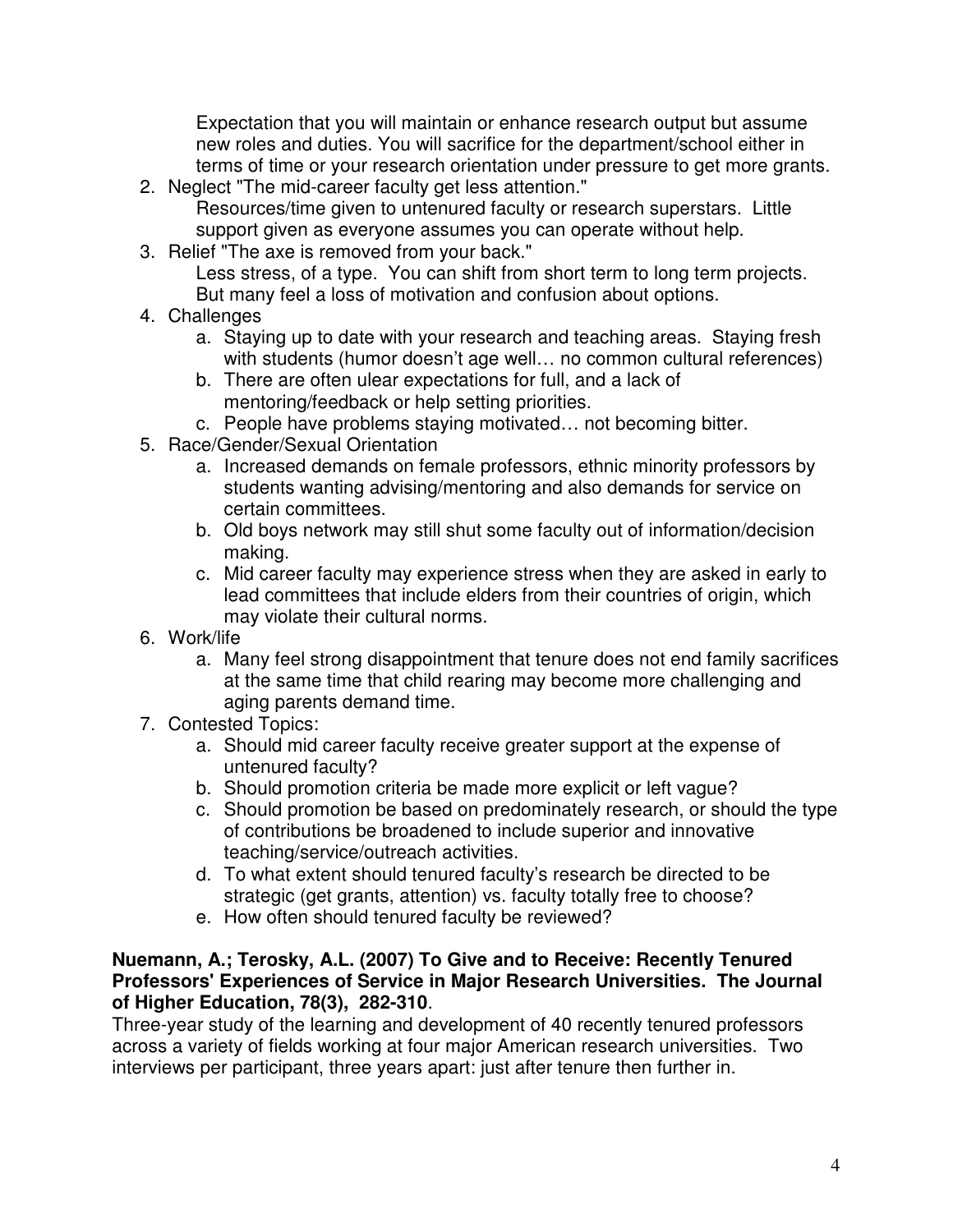Justifications for study – Service seen as important given increasing demands on public universities and funding problems, need to have good PR; but, typically not rewarded as highly as research or teaching/

Dimensions of Service

- Internal: supports the institution's mission, operations, and cultural life
- External: outreach/public service or support to disciplines or fields and professional associations
- Scholarly: draws on subject matters in which professors claim substantive expertise
- Non Scholarly: no relation to professors expertise

### Themes

### **1. Service change/type of service**

Almost all experienced increase in service. 95% serve on department committees, 50% serve on institutional committees, 9 out of 39 center directors, 67% serve on discipline or professional service or community outreach

### **2. Manifestations of change in service work**

Accretion: Expansion of the service component of faculty work,

Intensification: Changes in stakes associated with service, take more high-stakes or high-status service positions

Transformation: conversion of nonservice work into service. Expansion/complication of programs and reduction of budget and size of faculty shifts some work into service work. Or as research becomes more complicated, PI takes on a more managerial role. Service self-replication: service often led to demands for more service, especially if they demonstrated competence and responsibility.

### **3. Learning in service:**

Knowledge gained is sometimes disheartening, making one more cynical.

- Over half the study participants (22/39, 56%) said that their service activities complemented and/or fostered their understanding of subjects they studied or and taught either directly or indirectly through social contacts.
- About a third of the study participants (14/39, 36%) indicated that faculty service provided opportunities for learning about themselves or for improved job or career management: learning to manage work on the job, (b) learning to maneuver their careers and develop career options (consider admin position mostly), and (c) learning about one's self as a person, confronting fears and limitations.
- Approximately two thirds of the study sample (25/39, 64%) indicated that, in service, they learned how to (a) work with people, especially faculty colleagues (gain interpersonal knowledge); (b) get things done in complex systems (gain management knowledge); and (c) think about the larger institution that employs them (gain organizational knowledge).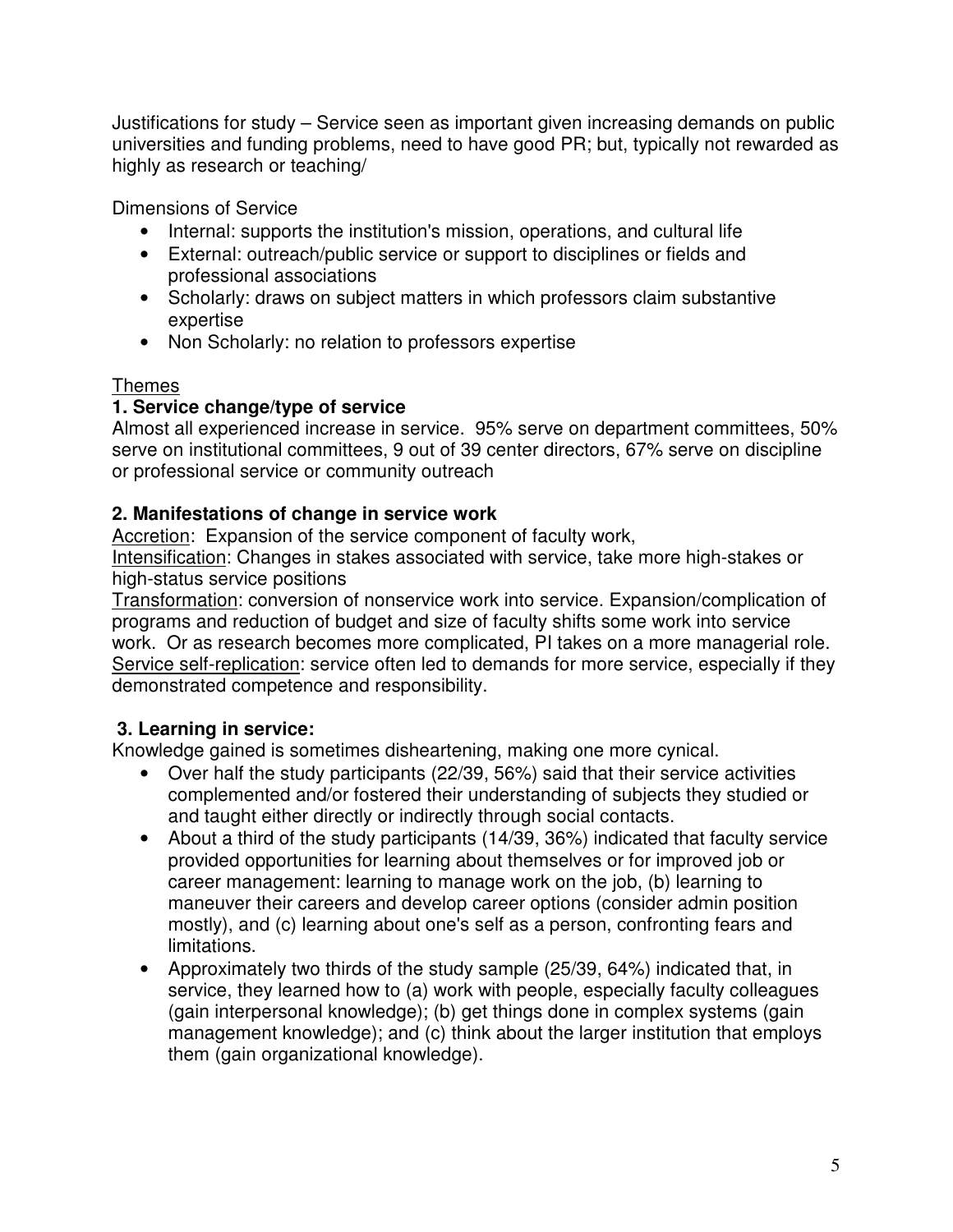#### **Karpiak, I. (2000) The `Second Call' : faculty renewal and recommitment at midlife. Quality in Higher Education, 6(2).**

Interviews with 20 associate professors (mostly men) between the ages of 41 and 59 in the Faculty of Arts at a Canadian research university. Study goals: gain an understanding of the subjects' experiences and career perceptions at mid-career and midlife.

Themes:

- **Caring** respondents expressed desire to help/influence others through mentoring and especially through teaching, which many found intrinsically rewarding. "Students affirm you so much. Therefore, you owe them much more yourself in what you're doing. You don't need a reward of a watch after 25 years of service. You don't need a reward at all, because you've already had your reward" Relationships with students become easier, more relaxed.
- **Creativity** As you move toward later middle career, you really have to focus on what you want to get done in the time you have left. This motivates people to get going. But some people have difficulties letting go of earlier failures or accepting personal limitations and moving forward. "Those who are motivated by intrinsic rewards and who relate to what they care for are able to continue to be creative and make unique contributions. Those who cannot let go are doing more of the same, searching through old manuscripts for something to finish, imagining a book based on research long done. Others appear to be stagnating. Included among these are the disheartened, frustrated and alienated."
- **Crisis** Most participants had experienced a major life crisis: death, divorce etc. Further, most have experience sharp professional rejection either through rough tenure processes, manuscript rejections etc. while watching the success of friends. This may make people more empathetic, but it may also entail lasting pain and bitterness, usually faced alone or without formal support networks. "That tenure hearing was an extremely stressful event in all my life…in spite of my conscious intention to overcome it, health-wise and psychological-wise, my back had been broken then…I was all excited, full of controversy and ready to conquer the world. After that, I could not conquer the world; and I knew it."
- **Stagnation** May result from a growing feeling of isolation from one's colleagues and marginalization in the department. May be misinterpreted as indifference or disdain. "A further understanding of stagnation would more likely urge the administration and colleagues to reach out, enquire into their situation and offer the types of supports that communicate care and appreciation, that they still `matter'."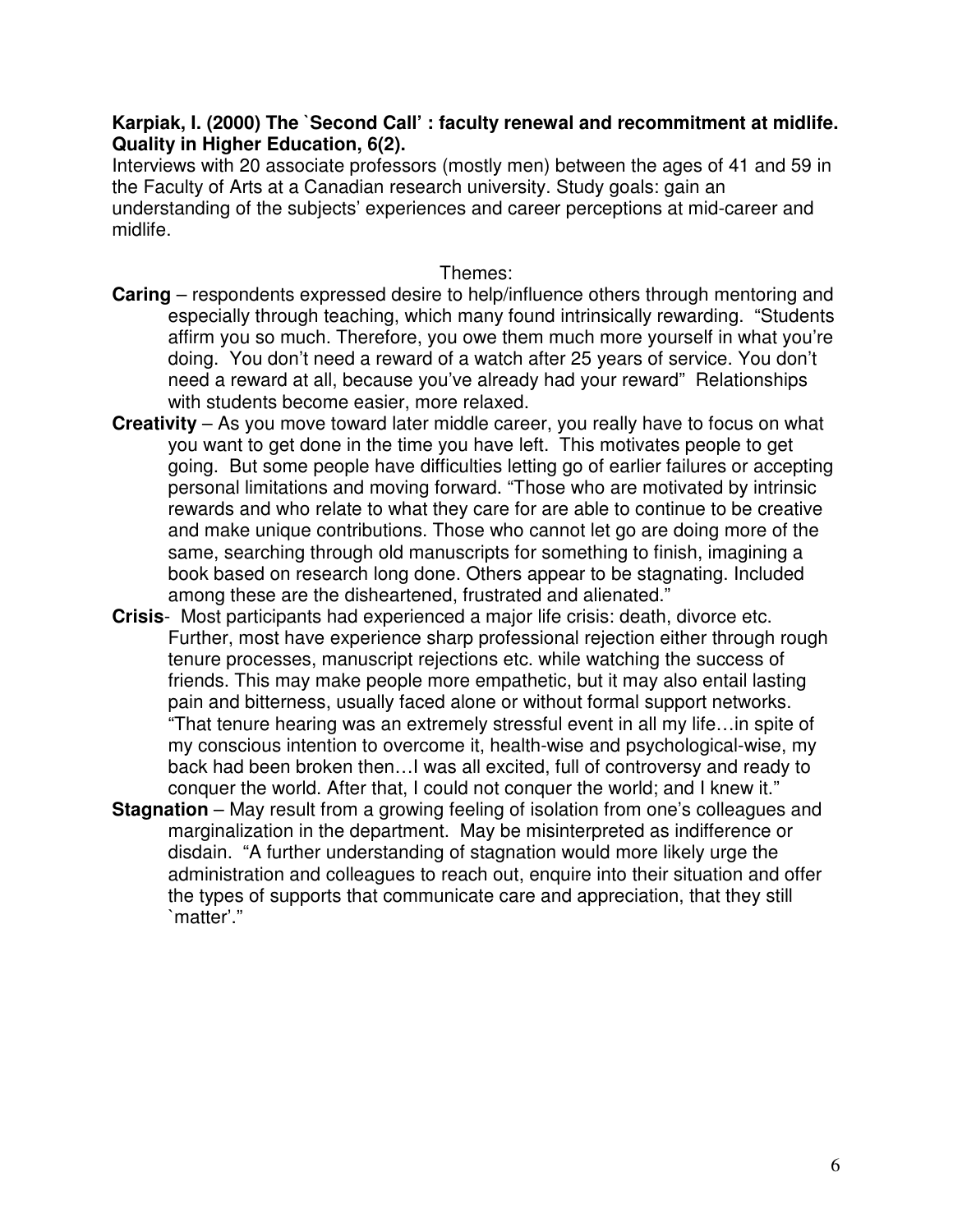# **Lessons Learned from Senior LIS Faculty**

Advice provided by: Christine Borgman, C.C. Brown, Blaise Cronin, Abby Goodrum, Sam Hastings, Barbara Kwasnik, Chuck McClure, Candy Schwartz, Carol Tenopir. Many thanks to all the advisors!

Motivating Question: What should newly tenured faculty be thinking about in order to advance their careers?

### **Gaining the Rank of Full Professor**

"The difference between Associate and Full is leadership in the profession and the university."

Shift in focus from onesself to an external focus. It is like being a partner in a law firm; You have to contribute to the firm in some way. Or you can think of it as being a member of a family: You are the parent, not the kid. You have to help take care of the kids.

But at the same time you must maintain and expand your research. Many places expect that you will continue to publish, be PI or co-PI on large grants, and have an "international reputation."

Know your program – what does the institution demand in terms of institutional service and community involvement? "Read the situation." Figure out where you want to take on more responsibility.

What are your school's expectations for leadership (school, professional) in order to gain full professor?

Where are you more interested in fulfilling your increased leadership/service obligations?

Departmental:

University:

Professional Society:

Community: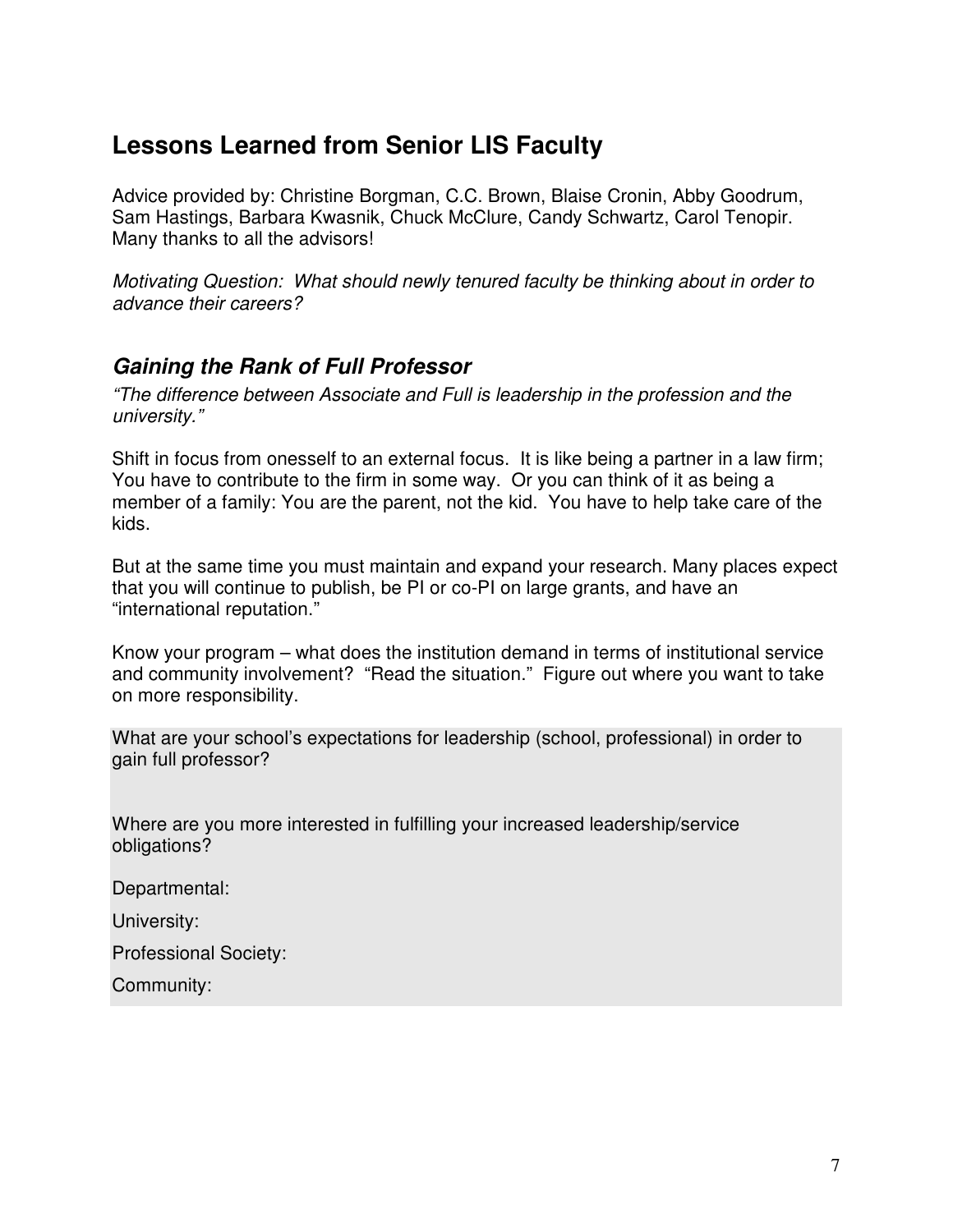### **Building an International Reputation**

"Personal fame does not just come to you because you keep doing what you are doing."

You have to make "your thing" something recognizable and valued by other people, and this involves marketing it. Are you alone on your stage? If you are alone on stage, then few people are recognizing or referencing you. Goal: People must recognize, reference and interact with your ideas.

Join the university committees that influence who gets invited to speak. You volunteer to help host big names in order to meet them more. Invite people who you want to know better.

Email people whose work you like. Offer to meet at conference. Offer to review/comment on work. Suggest future collaboration.

International Aspects:

- Submit to overseas conferences because you are not going to get invitations to speak abroad at first.
- Scrape for money, but go even if you can't get it. Try to do at least one trip a year.
- Network heavily at the international conference. Try to get collaborators. Find people abroad who do what you do. Make yourself develop at least 2 opportunities per international conference such as future speaking engagements (either you go there or they come to your school), collaborative opportunities (research, teaching). The conference should be work – get your work done!
- International PhD students who have returned home or former PHD colleagues are an excellent source for international networking and collaboration

The Brand of You: What is the thing that people should know you for?

Brand recognition requires that people know you. Who should know you?

Within LIS:

Outside LIS:

Who could you get invited to speak at your university?

Other tips: Stop going to conferences that don't provide the networking you need, Fulbright scholars program, Set up a visiting professor position, Teach at a satellite foreign campus, You can be less snooty in your choice of publications in order to get your name out there.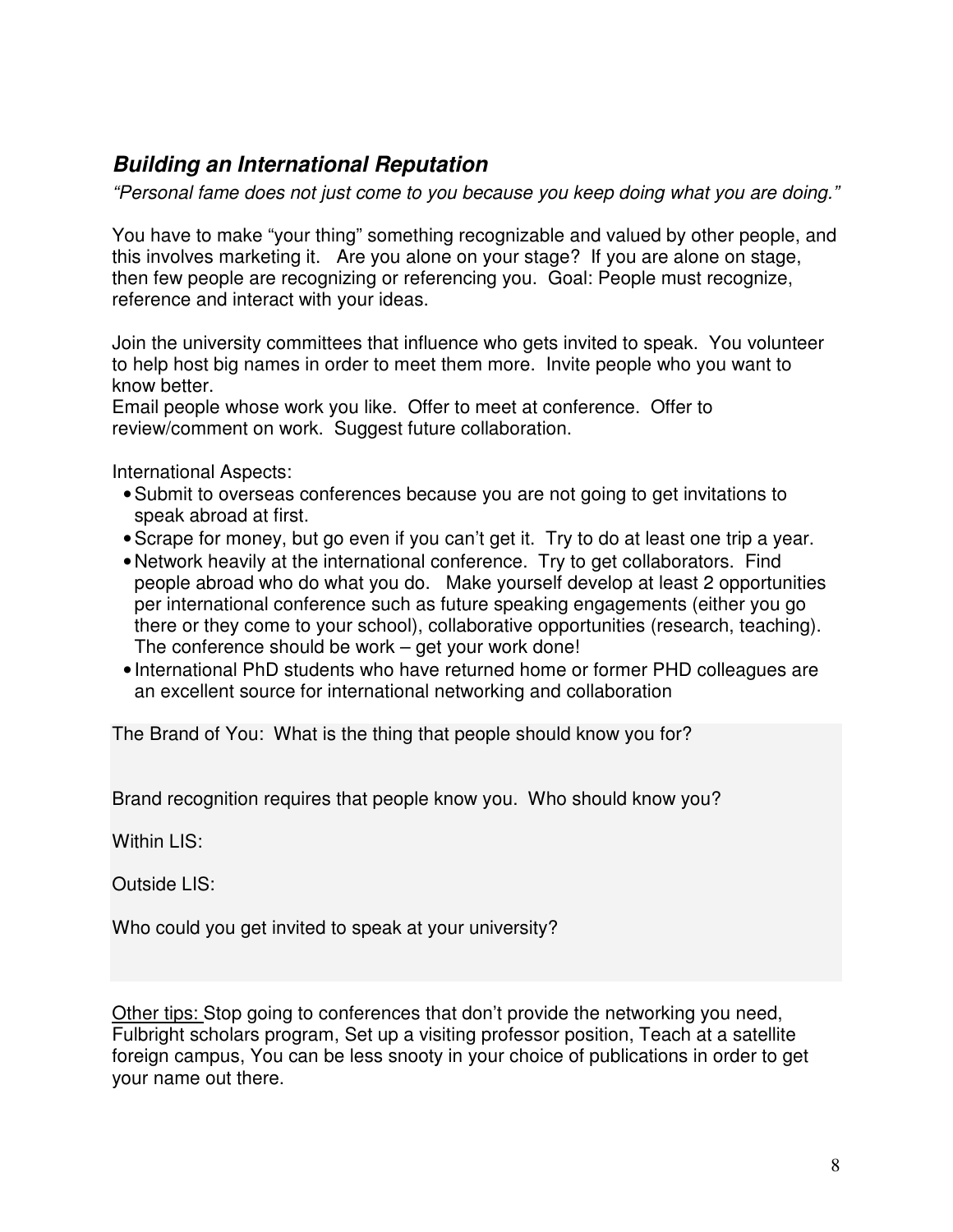### **Establishing Relationships with Granting Agencies**

"Get over the idea that big grants will happen fast. Get over the idea that a good proposal equals funding."

 Expect rejection and don't give up. Think long term – focus on establishing a relationship that gets you a grant some years down the road. This can take years, multiple contacts, and many resubmissions of a grant. It takes longer to build relationships with foundations than government agencies.

Trust relationship: You are convincing them that they should trust you to solve their problems/answer their questions. Aim for smaller grants and for exploratory research grants. Use them to build toward a bigger grant. Show that you can do things on time and within budget.

Know your program directors. They should be able to attach your face and your name. You should have a personal relationship. Face to face is better than phone. Phone is better than email. Call them rather than email because they will often say things on the phone that they will not put in an email.

#### Thinking about Grants:

Smaller grants have certain advantages. How much does BIG money matter to your university? Do they care more about the money or more about the articles/output? Big funded research has a lot of overhead in terms of management, reports, and possible forced change in focus. Smaller funds allow for more freedom. It may be better to stay with smaller grants.

#### Other ideas:

- Ride coattails. Try to get on some grants of people who are already funded.
- Invite program officers to visit your school.
- Develop a coalition in place before a call goes out so you can react quickly.
- Get on review panels for funding agencies (IMLS, NSF, Mellon, Lili, CLIR). This allows you to see how the review process works from the inside. Find the program officer and then just volunteer.
- Consider serving as a program officer. These are posted full-time positions, and some will buy you out for a few years.

In order to get full professor at your university, how important are BIG grants versus smaller grants and/or publications?

What steps can you take to get to know your granting agencies better?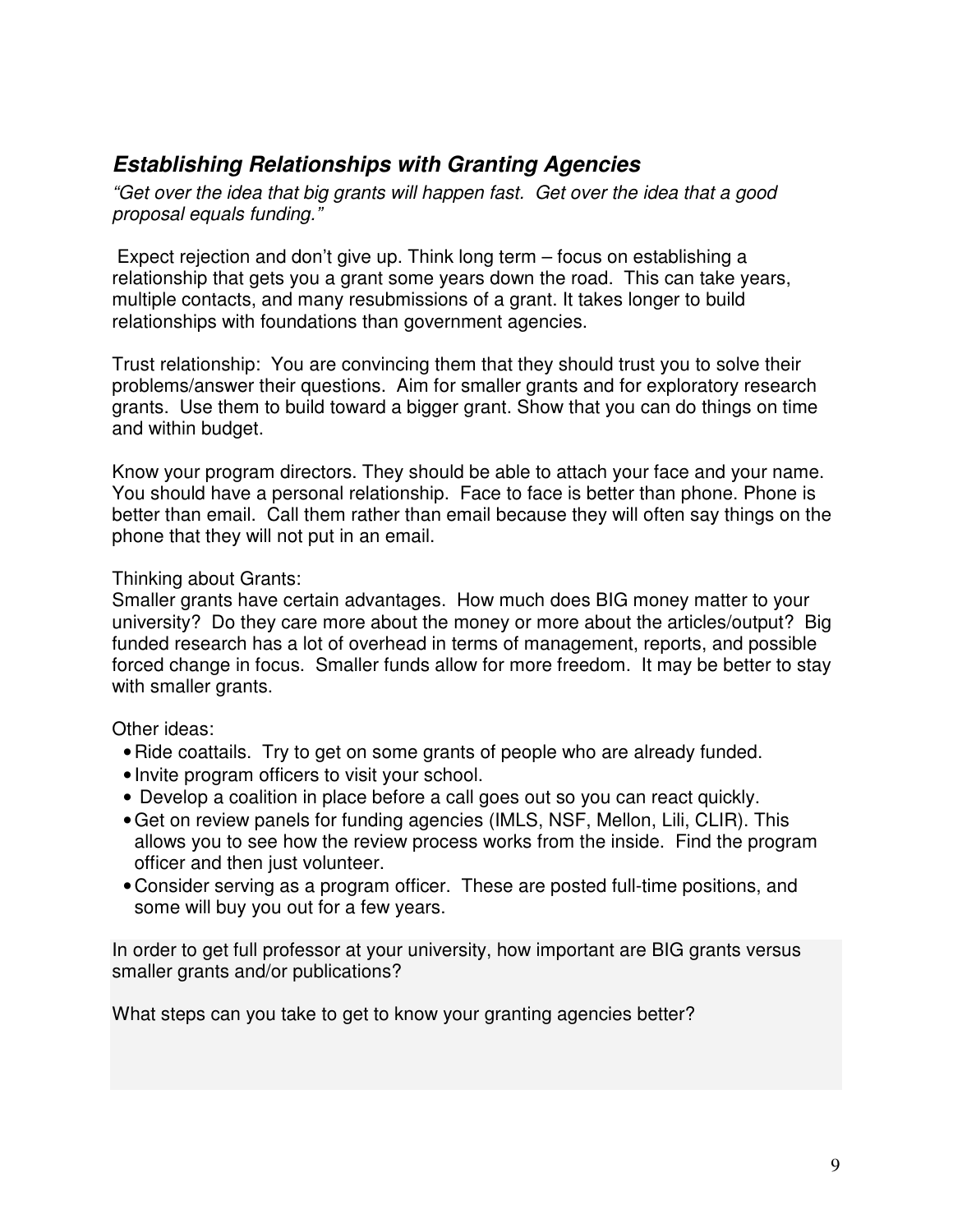### **Risks and Rewards in Changing Research Directions**

"If you completely change direction, all your previous work is a "sunken vessel" because you can get no new benefits from it."

Don't stay in a burnt out research area. Don't do more than three articles with one data set.

You really need administrative support to make a big change: sabbatical, course release, bridge funding… and understanding about lower productivity. Much harder without it. Depends on your school atmosphere. Some deans will immediately increase your teaching load if your grant/research productivity drops.

**Downsides of a big change**: You are basically going through the same exercise as a PhD student without the motivations of trying to get a job and get tenure. Also, lose the benefit of people knowing what your research is about. You will be less known, lose prestige and invitations for some time because people won't know what your thing is. It can be a shock to have things rejected after having your work easily accepted for a long time.

Danger of reinventing what has already been done in a related field. You really have to do your homework to make sure your 'new' area is really new. You will need to go to conferences in the related fields (COM, HCI, STS).

Better to change through subtle modifications that allow you to continue to benefit from your earlier work and maintain your reputation. Need to be able to put it under a conceptual big umbrella.

Ameliorating risk by looking for partners/co-authors in the new areas who already have some field knowledge.

**Benefits of change**: If you move into a hot new area you may get a lot of citations because you are the first to write about it. Also, if the area is truly new then everyone is starting at ground zero and no one has an advantage over you. This strategy requires you to be very fleet of foot and be able to shift rapidly from one area to another.

Stretching yourself is fun, and it is good to do things that interest you.

How can you change your research but still enjoy the value of your existing work? Method:

Topic:

Theory: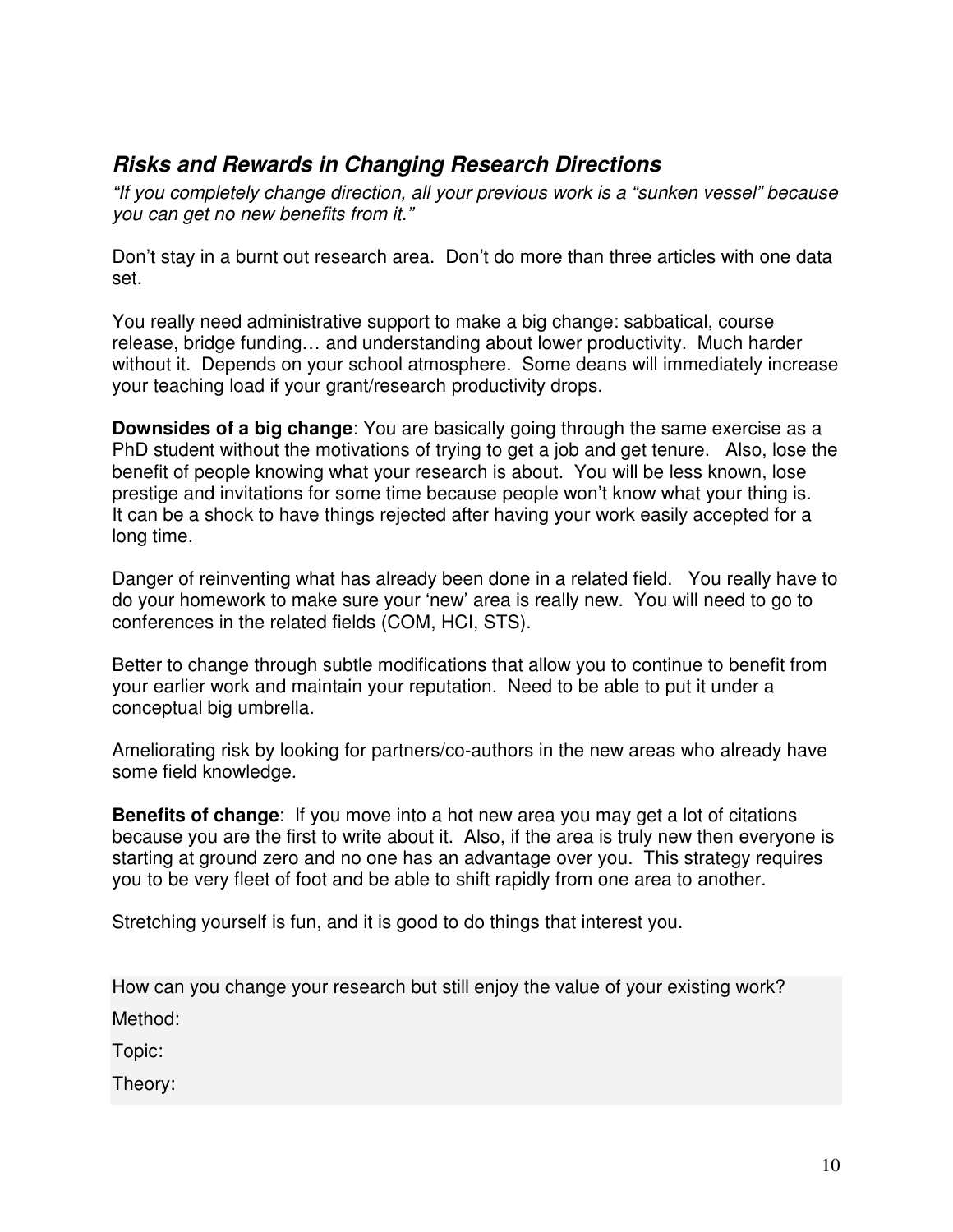### **The Administrative Question**

"People have got to stop being so negative about administration. It is integral that people go into administration in order for the professional community to survive and grow."

"Just say no. Do not feel bad."

| Research:               |
|-------------------------|
| Independent,            |
| Self-centric,           |
| Have control over work, |
| Your territory          |

Administration: Collaborative, Bridge building, Negotiating, Work at others' schedules, Don't control what happens

### **So you want to be dean? Saying yes to administrative roles**

You need to make a conscience decision about administration. Think about why you have said no in the past. Are those reasons still true? Maybe now is a good time. Decide based on quality of life. Are you doing things because you enjoy them or because you should be doing it?

Be realistic – can't be great at both admin and research. What do you want to do with your life? Figure out what kind of identity will make you happy? Do you need your identity to be about your last publication? Or will you be happy building labs and programs? What are you good at? What makes you satisfied?

The politics of upper level administration is fun. Many enjoy being in the loop and really knowing what was going on. Do you enjoy playing the game? You can make change happen and use your influence to benefit your school. You can facilitate and steward projects. In administration your stage is smaller. Your view is focused on your university, and you can gain a lot of respect and power within your university.

Strategies:

- Many administrative positions include course buyouts
- Some university systems have formal administrative training programs (Big 10)
- Staying active in research allows you to pressure others to do so as well. Setting a good example of regular scholarly writing and presentations.
- Choice of research topic matters more. The danger of "becoming a generation behind" Some areas of research are difficult or impossible to catch up with after an administrative stint. Other area may be easier. So, you may lock yourself out of research in some areas when you return. Be realistic.
- Negotiate so it is not suicidal. Too many people martyr themselves. See book "getting to yes" Be clear about your roles, others' expectations about your responsibilities, time limitations.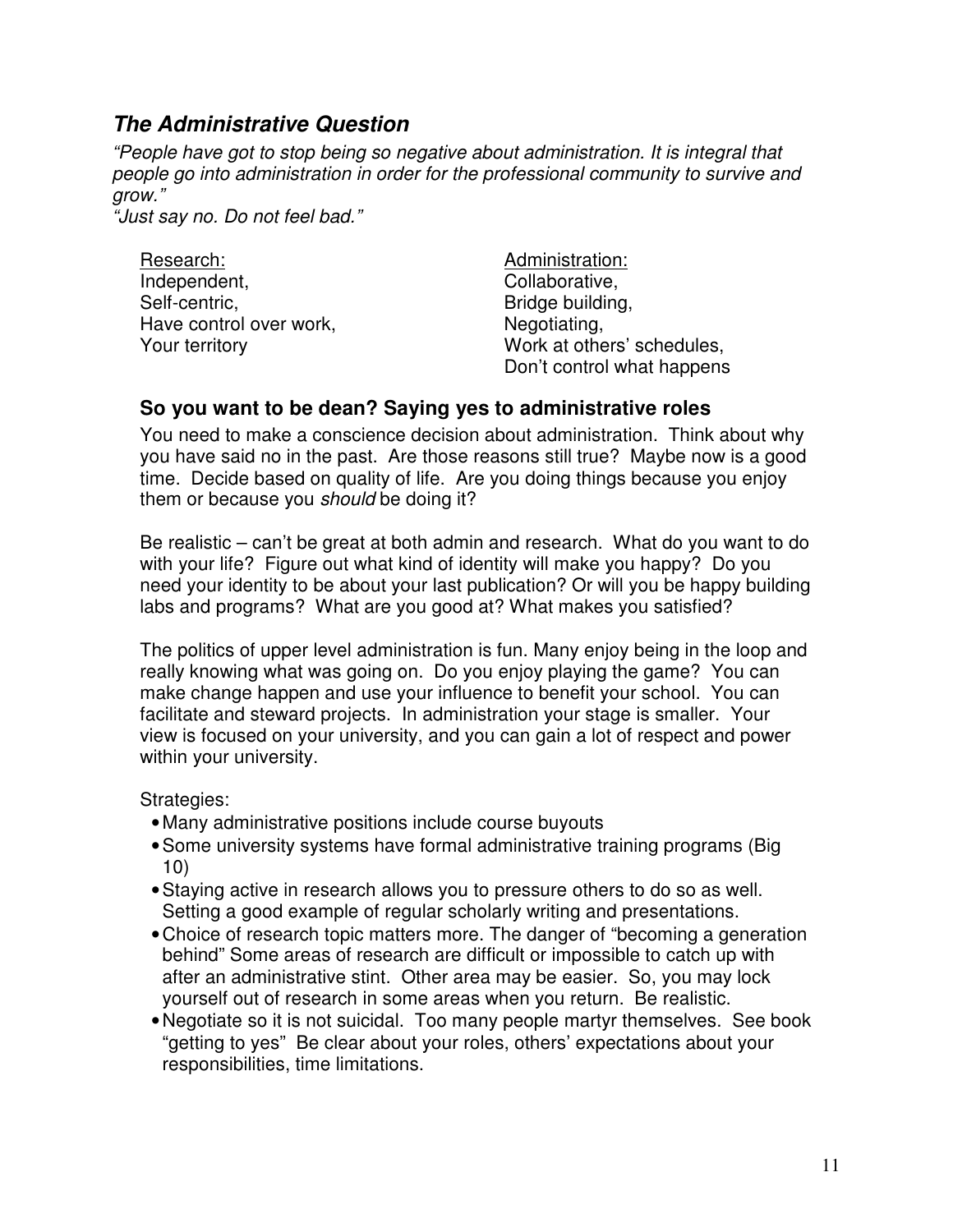- Protect yourself: develop stock phrases about what you can't do that you will remember and be able to pull out when you need them (e.g., I don't come into campus on Mondays).
- Say no "the right way." Be quick on your feet to offer alternative solutions that protect your time. Why don't we meet now? How about next week?
- Don't lead everything. Learn to delegate. Send someone else to meetings.

So you want to be dean:

- Find dean like responsibilities where they are available (e.g. program director)
- Do committees that are more administrative in nature
- Learn budgeting
- Meet other people at your university
- Learn to deal with difficult people "Anyone could be an administrator if it weren't for the HR"
- Be fair and truthful and open.

### **Maintaining a research focus with greater leadership and administrative responsibilities**

Greater service and administration is a "fact of life." You need to be a good community member, but it is a constant battle to stay away from greater and greater administrative responsibilities as a senior faculty member. Plus, you have to have a sufficient level of service to get full. But if you say no, you must have exemplary funding and research record. You need to have a good reason you are saying no.

Strategies:

- You need to plan time well.
- You need to carve out writing time. Think of it as like saving money through automated withdrawl. There will never be enough time after you turn your attention to the rest of the day.
- Get graduate students to do a lot of your work for you: Collecting data, analysis, citation checking. Work with/author with your PhD students. Work through other people.
- Do collaborative projects with other departments
- Protect your life do activities not related to your primary work. If you can't get your work done in 60 hours, then something is broken.

From your perspective, what are the pros and cons of taking on a purely administrative position for some time?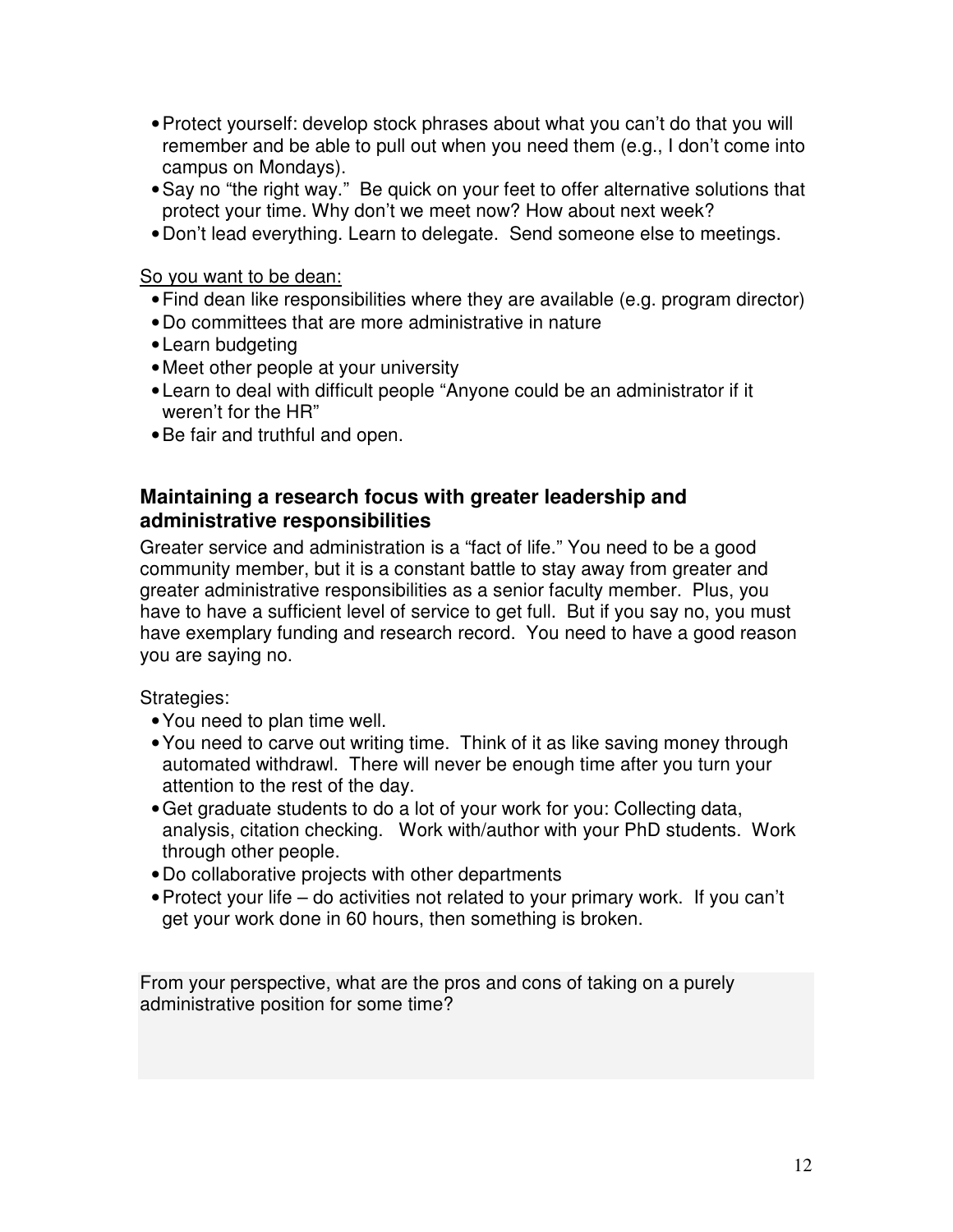### **Recovering from Burnout**

- Do things you want to do in the way you want to do them in order to make yourself happy in order to recoup from tenure.
- Get involved with committees that you think would be fun either in terms of topic or in terms of sociality/networking
- Pamper yourself intellectually: read some interesting but peripherally related things.
- If you are too busy, you have no time to think. You have to carve out time. Go do one thing for a week. Just one thing. Ignore the rest.
- Build in some rest, but not rest doing nothing it must be something that will nourish you.
- Collaborate with people on your campus from other departments. But ditch anyone who doesn't do their share of the work.

### **Getting More Involved with Professional Societies**

Offer to run a conference to get to know people. You will meet a lot of people and get to know very senior people quite well. It is a stepping stone to higher office. It helps your school look good among its peers, but your university likely won't care unless you are president.

Getting involved in conferences:

- Conference committees
- Identify keynotes
- Pulling together SIG sessions
- Finding referees for contributed papers/managing papers
- Local arrangements

Boards of ALISE/ASIST

- Meet three-four times a year
- Do policy stuff
- Liaison to committees and make sure committees do work
- Pick meeting locations and work with meeting planner
- Tossing around ideas and collective decision making

What aspects of professional community development and management are you most interested in exploring?

Who do you need to contact to get more involved?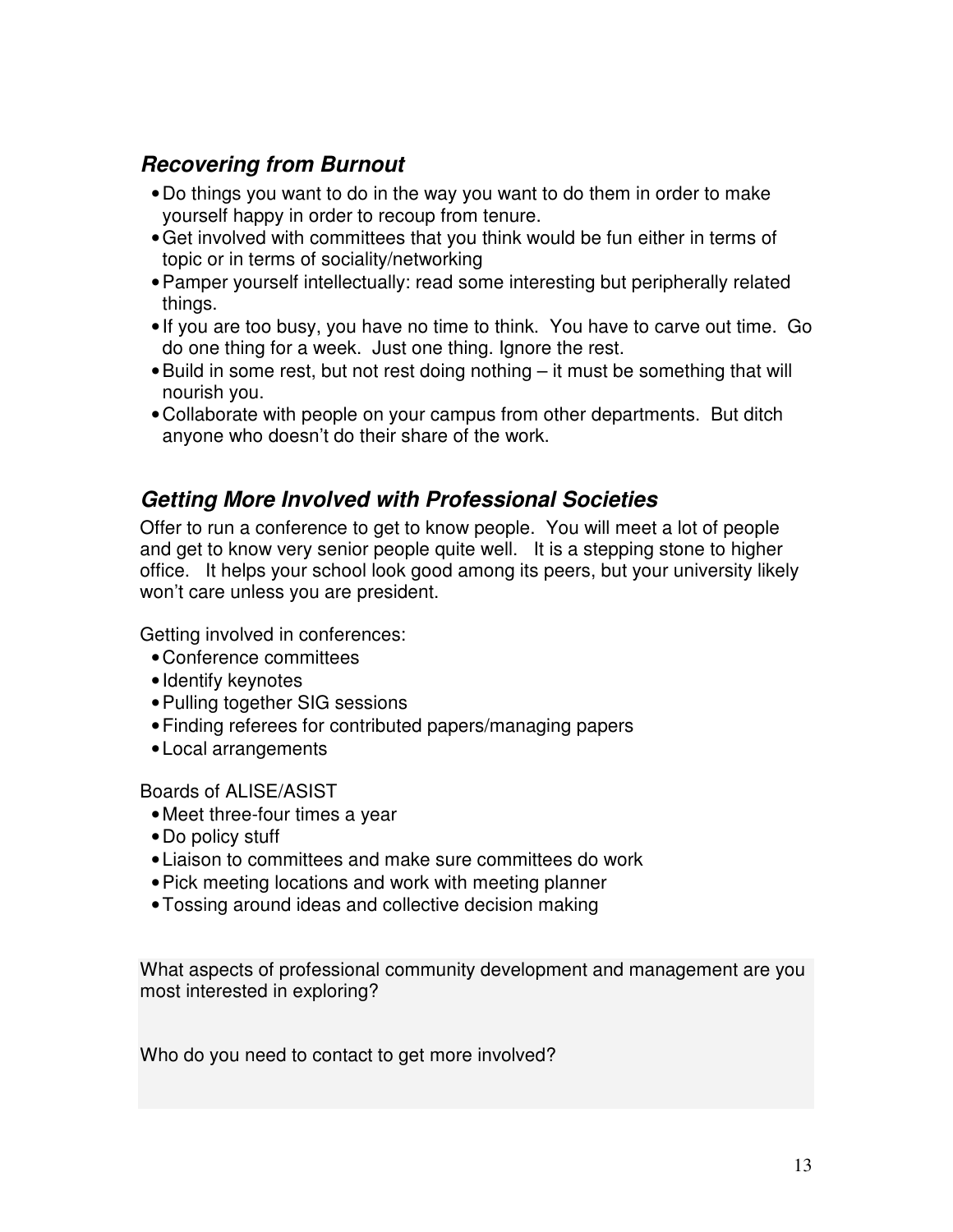### **What other things should mid career faculty be thinking about?**

Build collaborative networks. Do less solo authored work.

Do more funded work. Go for bigger more important questions that funding agencies want to fund. No one will take care of you like yourself. Ideally you would have sources of money that you control.

Recommended Reading Read the Chronicle and Inside Higher Ed. See Sage series on managing your career. Take classes in other departments Refresh your methods skills. LIS tends to be weak in methods but big grants require methods sophistication. Read widely, develop a habit/process to scan journals. Need to be able to argue for the relevance of your work more broadly.

Writing a Book

Time to think about writing a book or editing a volume. It gets you a lot of visibility. Publishers: Scarecrow, Libraries Unlimited, Elsevier, MIT Press, Idea Group. Find the "new manuscripts" person and email to say you have an idea. Look for series editors and then write to them. But don't put a lot of effort into it until you know they are interested.

Editing a volume is actually harder than writing because you have to herd so many people and tie so many disparate things together. Plus you have to pressure people to improve their texts and do a lot of editing and index yourself.

Writing your own. Do it to fill a gap you think is missing because you won't make money. Textbooks can get you a lot of visibility.

### **Mentoring PhD students and junior faculty**

Mentoring is another drain on your time and must be managed carefully with lists, due dates etc. Ideally you would work PhD students and junior faculty into grants.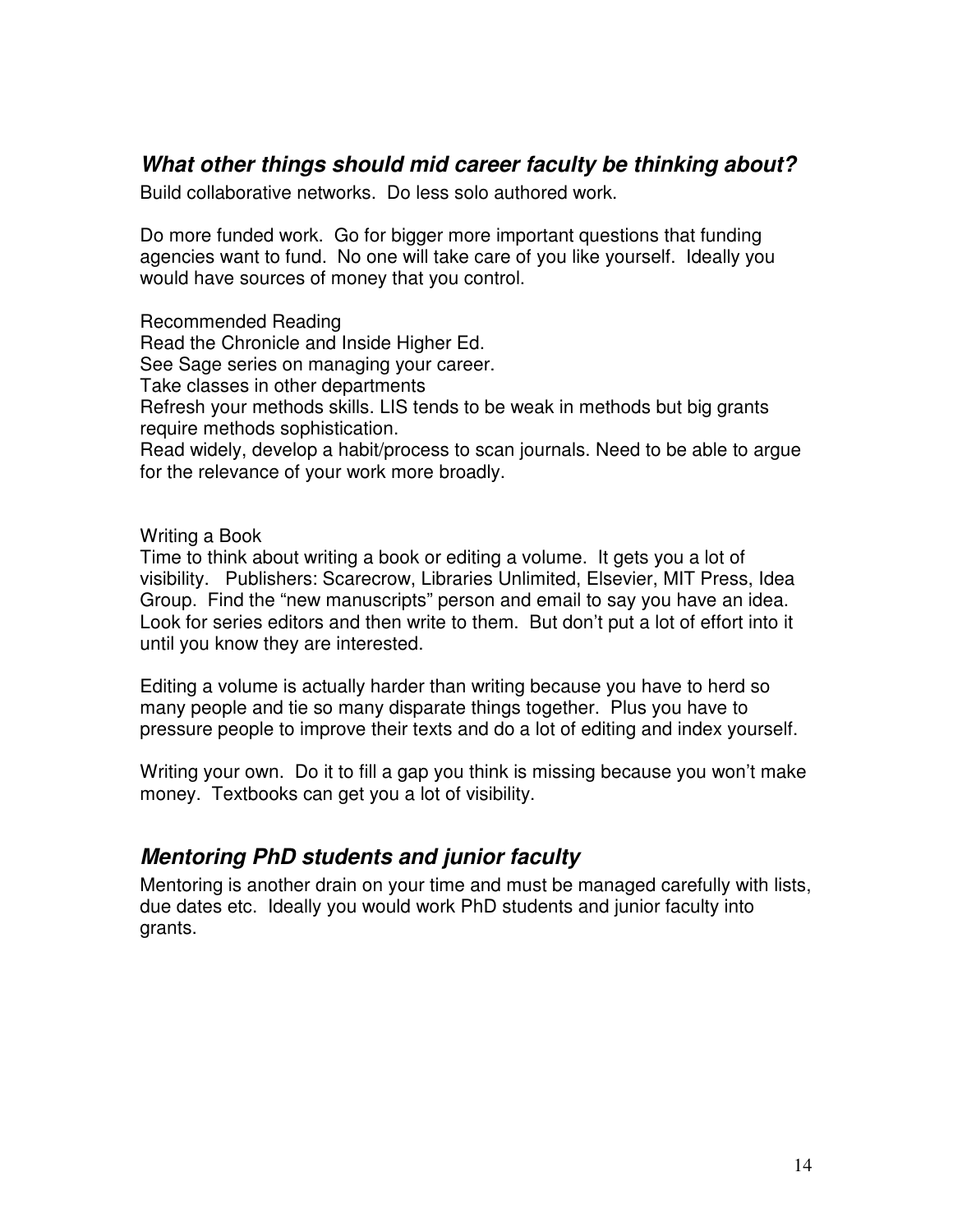# **Post Tenure Career Dimensions**

All post tenure careers require a mix of research and increased service, as well as continued strong teaching. This list offers my ideas of an array of research and service options that one might mix and match. You might have some new ideas to add.

- 1. **Keep on Keeping On**. Relative success in your research area… keep doing more of the same and better. More funded research but in your area.
- 2. **Big Change/Reinvention**: this takes administrative support, selfdiscipline, time, costs high
- 3. **Collaborator Researcher**: Build bridges to related departments and go for new grant areas.
- 4. **Rain maker**: What funding opportunities are out there? Reshape your research around those areas. Chase the money.
- 5. **Pedagogy/curriculum innovator**: Changing the way people think about teaching or curriculum within the field and in related fields and advocating for new methods. Research on pedagogy or curriculum in the field.
- 6. **Community service/development**: Creation of innovative new programs that tie the program or the university to the community, often funded by grants and producing sunshine (good press, donations) for the school and the university with local communities and state legislatures. May be action research project.
- 7. **Professional Administrator**: dean/director with potential move into university level position such as university dean, chancellor
- 8. **Quasi administrator/researcher** Leadership position within your school (asst dean, program director) also chair high level university committees to spread school's influence.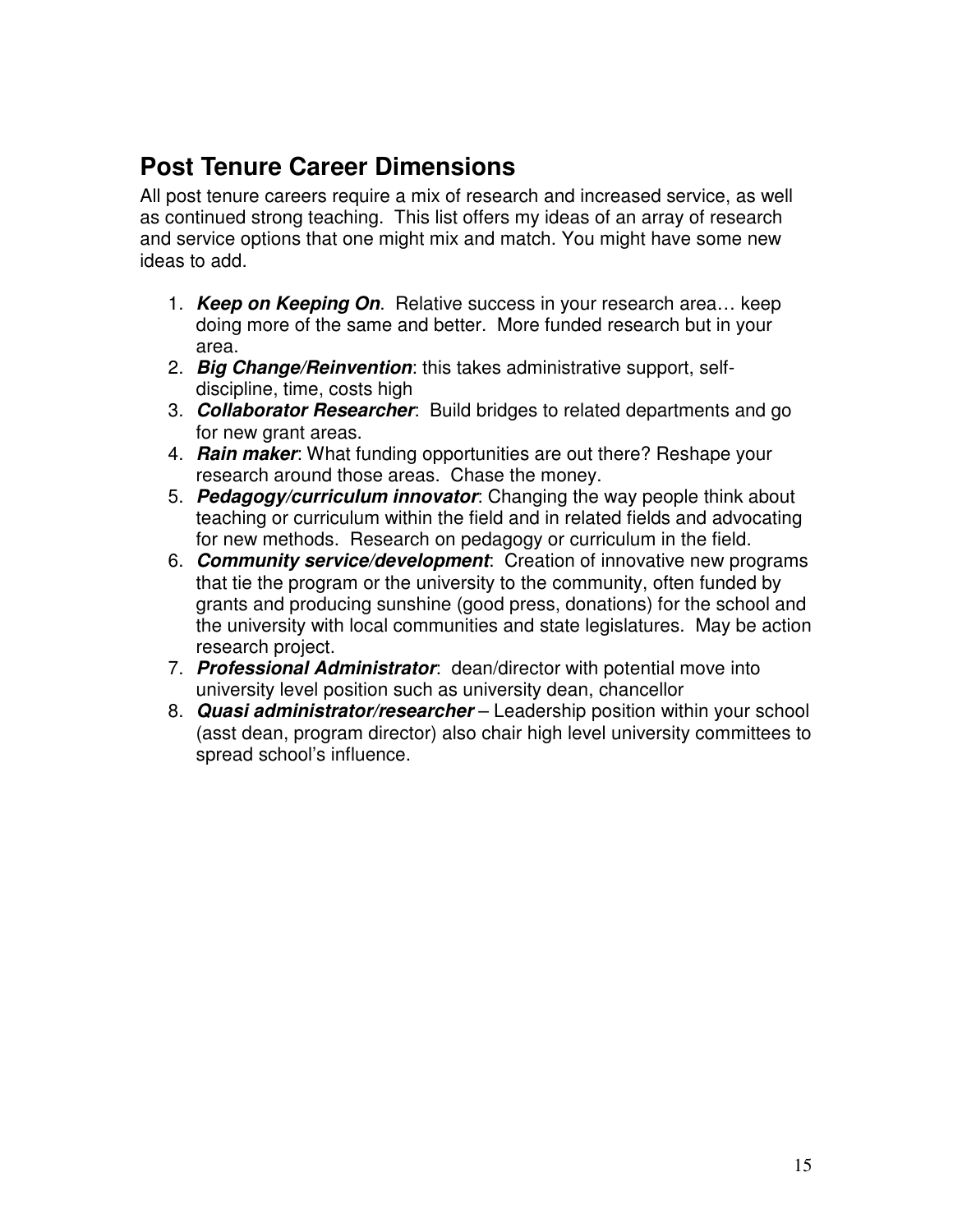# **Nurturing Mid Career Faculty: Promising Practices**

From Roger Baldwin; Deborah Dezure; Allyn Shaw; Kristin Moretto "Mapping the Terrain of Mid-Career Faculty at a Research University: Implications for Faculty and Academic Leaders" Change 40(5) 46-55 2008.

### **Practices For Faculty**

**Teaching** 

- Teach a course at a different level (grad undergrad)
- Teach a special-topics course
- Teach a study-abroad course
- Add a new teaching strategy (e.g., service learning)
- Teach an online course or integrate instructional technology
- Team-teach an interdisciplinary course

#### Network/Collaborate

- Collaborate on a professional project
- Network with others in new or emerging areas

#### Research

- Move from a theoretical to an applied area or vice versa
- Review websites of funding agencies for new areas being funded (e.g.,

NSF, foundations)

- Move from shorter- to longer-term projects
- Be open to new approaches identified by graduate students
- Read literature reviews to keep current in the field
- Add a new component or technique to research

#### Service/Academic Governance

 Participate on a different departmental, college, or university committee -Take a leadership role in academic governance

### **Practices for Universities**

Workshops for faculty:

- Orientation to the mid-career experience for newly tenured faculty
- Leadership development (running meetings/searches, governance, conflict management)
- Management of large grants -Workshops for chairs/directors:
- Managing personnel issues
- Providing career guidance
- Motivating faculty
- Evaluating faculty performance

Funding/Resources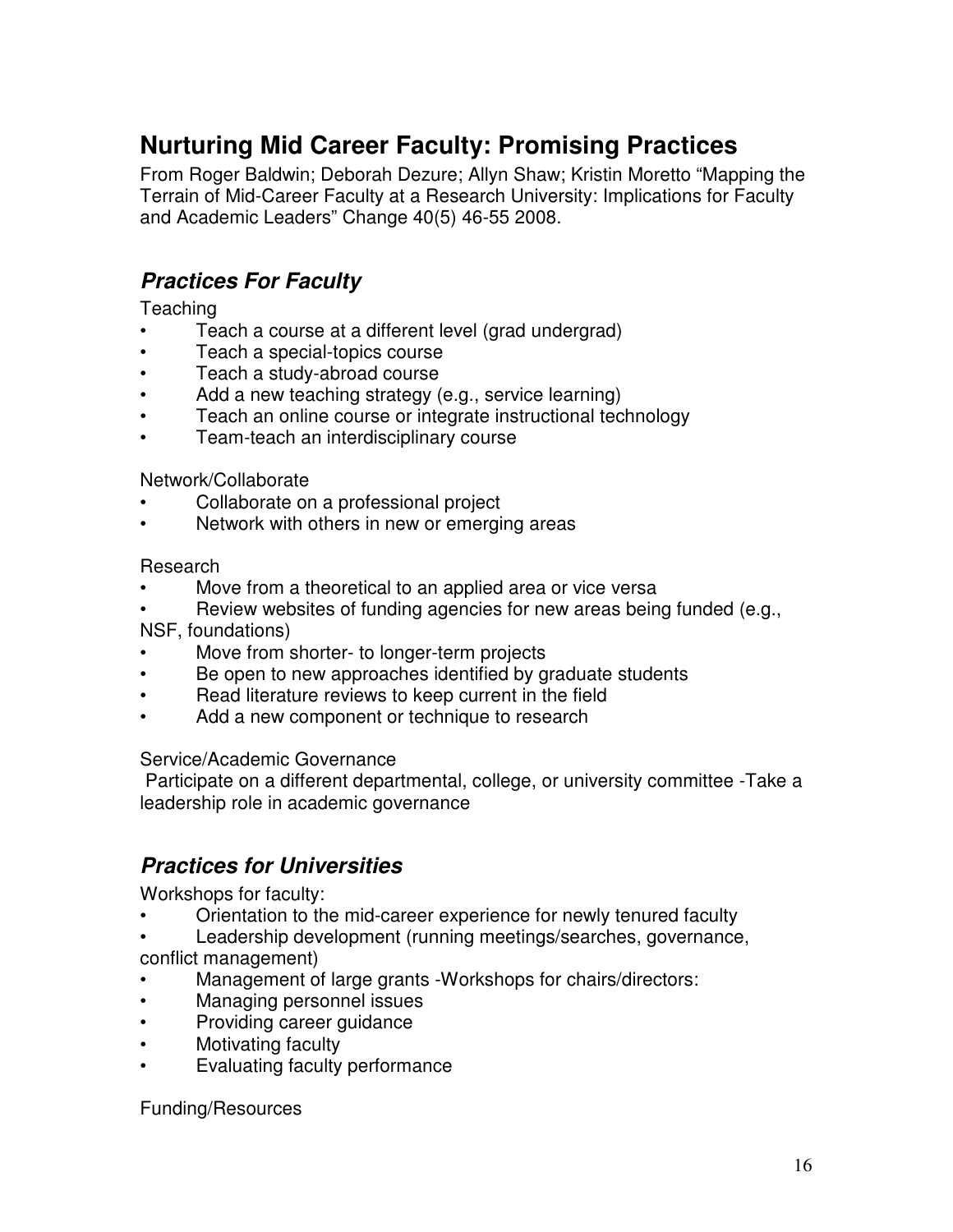Discretionary funds for chairs to:

- Offer bridge funding between external grants
- Provide second start-up packages to faculty to change research areas
- Provide funds for retooling
- Offer ample merit raises to act as an incentive

Criteria for Promotion

- Include criteria beyond teaching, research, outreach, and traditional service (e.g., administration, leadership, consulting, interdisciplinary work)
- Educate mid career faculty about expectations for full professor

### Re-Assess Sabbatical Model

 Allow flexibility in terms of: Eligibility, length, requirements, and location to accommodate families

### **Promising Practices for Chairs**

Make annual review process more meaningful and developmental by discussing the following:

1. Where faculty members are headed professionally and how they plan to get there

2. Clear expectations for what it takes to achieve rank of full professor

3. Whether the faculty members are working toward promotion and how they are fulfilling expectations

4. Projects they are working on

Decide who needs support and interventions

- 1. Work with faculty members on a case-by-case basis
- 2. Ask faculty what they need and how chairs can help
- 3. Encourage them to develop a plan to move forward

Encourage team work and collaboration

1. Encourage networking to connect those who need skills with those who have them

- 2. Encourage faculty to go to development workshops
- 3. Encourage mentoring and mutual mentoring
- 4. Encourage team projects and collaboration

Motivating burnt-out faculty

1. Nominate faculty to participate in selected professional development opportunities (e.g., leadership development programs)

2. Encourage faculty to explore what they can do to make a difference (in the institution, field, community)

- 3. Relocate less productive faculty near higher performers
- 4. Keep data on mid-career faculty, track career trajectories, and use data to support decisions about faculty and strategic planning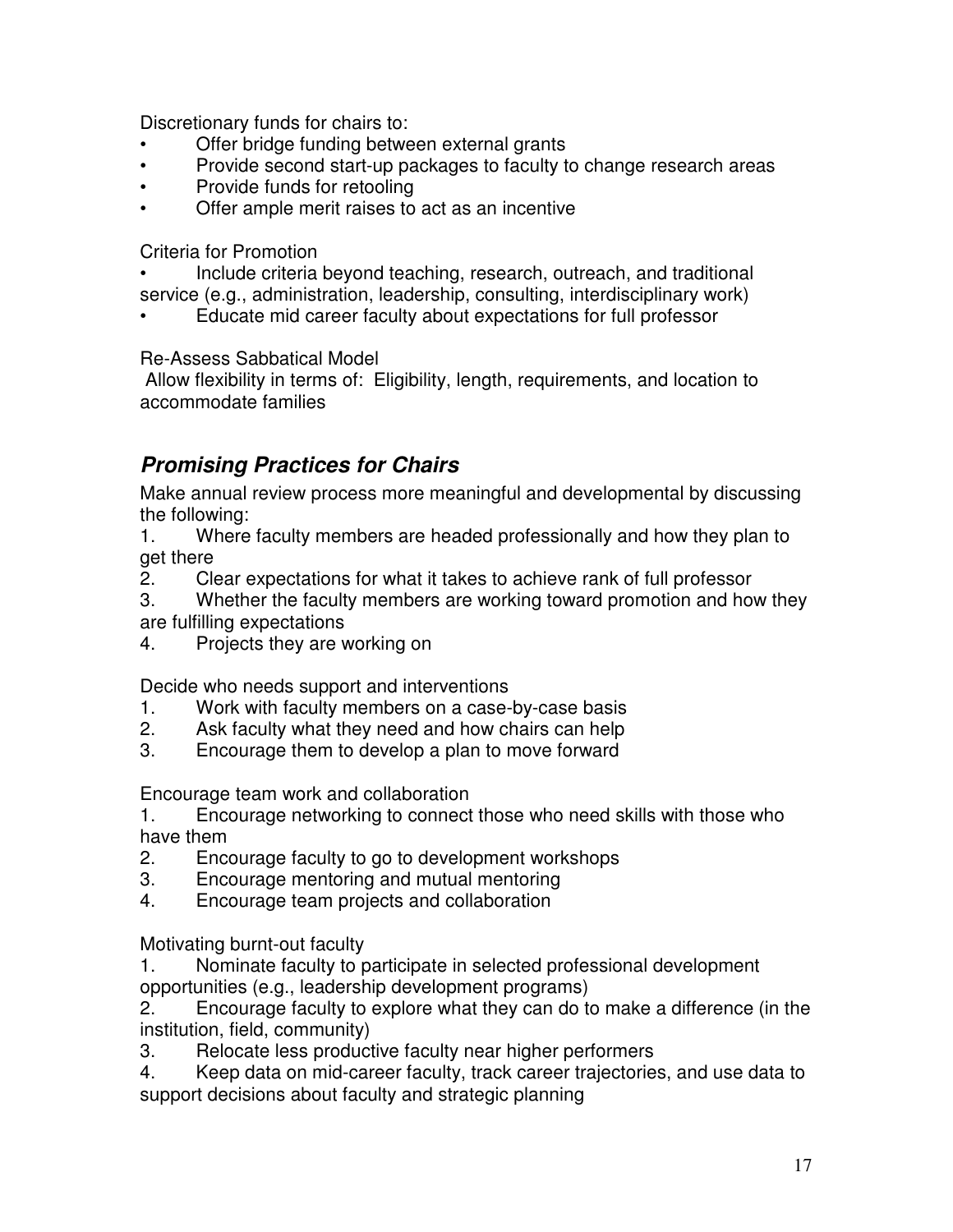Retool/Refocus/Restructure

- 1. Support faculty in retooling and recharging
- 2. Encourage sabbaticals
- 3. Provide course releases
- 4. Support new course assignments and the development of new courses
- 5. Enable people to renegotiate their appointments

6. Alternate teaching loads (one semester heavier, one lighter) to focus on grant writing/research

Recognition and Encouragement

- Advocate for mid-career faculty; nominate faculty for awards, recognition
- Give bridge funding
- Provide incentives (e.g., clerical support, schedule adjustments, release time, TAs, undergraduate research or peer learning assistants)

• Praise and thank people for service, and recognize their achievements (e.g., via newsletters, faculty meetings)

- Provide departmental leadership opportunities (e.g., associate, assistant chair, program review)
- Reward good teaching

Promising Practices for Personnel and Promotion and Tenure Committees

• Conduct peer review of teaching materials to assess currency and relevance

• Meet annually with the department chair or associate chair to ask how the committee can help each faculty member

• Provide a mentoring committee that stays intact until faculty member attains full professor

• Give all pre-tenure faculty full annual reviews, associate professors full reviews every other year, and full professors every three to five years